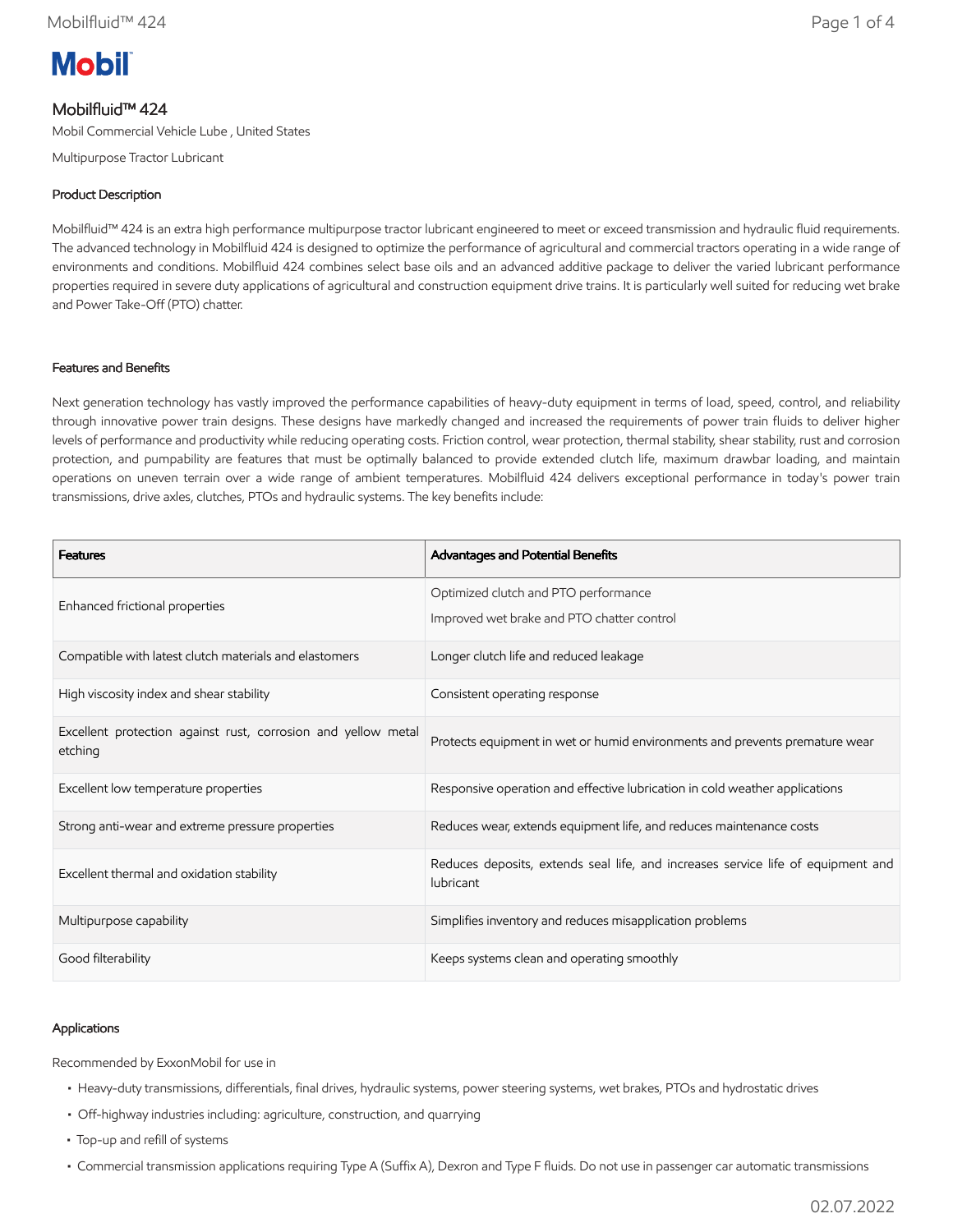### Mobilfluid™ 424 Page 2 of 4

- Applications requiring API GL-4 or SAE 80W grade lubricants in all gear applications except hypoid gear designs
- Outstanding replacement for engine oils recommended for hydraulic and transmission systems

 • The following specifications have been deemed obsolete and are superseded by a current original equipment manufacturer's specification, backward compatible to the previous specification: JICASE MS 1205, JICASE MS 1206, JICASE MS 1207, JICASE MS 1209, FORDNH FNHA-2-C-201.00, and FORD ESN-M2C134-D

#### Specifications and Approvals

| This product has the following approvals: |
|-------------------------------------------|
| VOLVO WB-101                              |
| ZF TE-ML 03E                              |
| ZF TE-ML 05F                              |
| ZF TE-ML 17E                              |
| ZF TE-ML 21F                              |

| This product is recommended for use in applications requiring: |
|----------------------------------------------------------------|
| AGCO Powerfluid 821 XL                                         |
| Allison C-4                                                    |
| API GL-4                                                       |
| Caterpillar TO-2                                               |
| CNH MAT 3505                                                   |
| CNH MAT 3525                                                   |
| Denison UTTO/THF                                               |
| FORD ESN-M2C134-D                                              |
| FORDNH FNHA-2-C-201.00                                         |
| JICASE MS 1204                                                 |
| JICASE MS 1205                                                 |
| JICASE MS 1206                                                 |
| JICASE MS 1207                                                 |
| JICASE MS 1209                                                 |
| JOHN DEERE JDM J20C                                            |
| MASSEY FERGUSON CMS M1141                                      |
| New Holland WB NWH 410B                                        |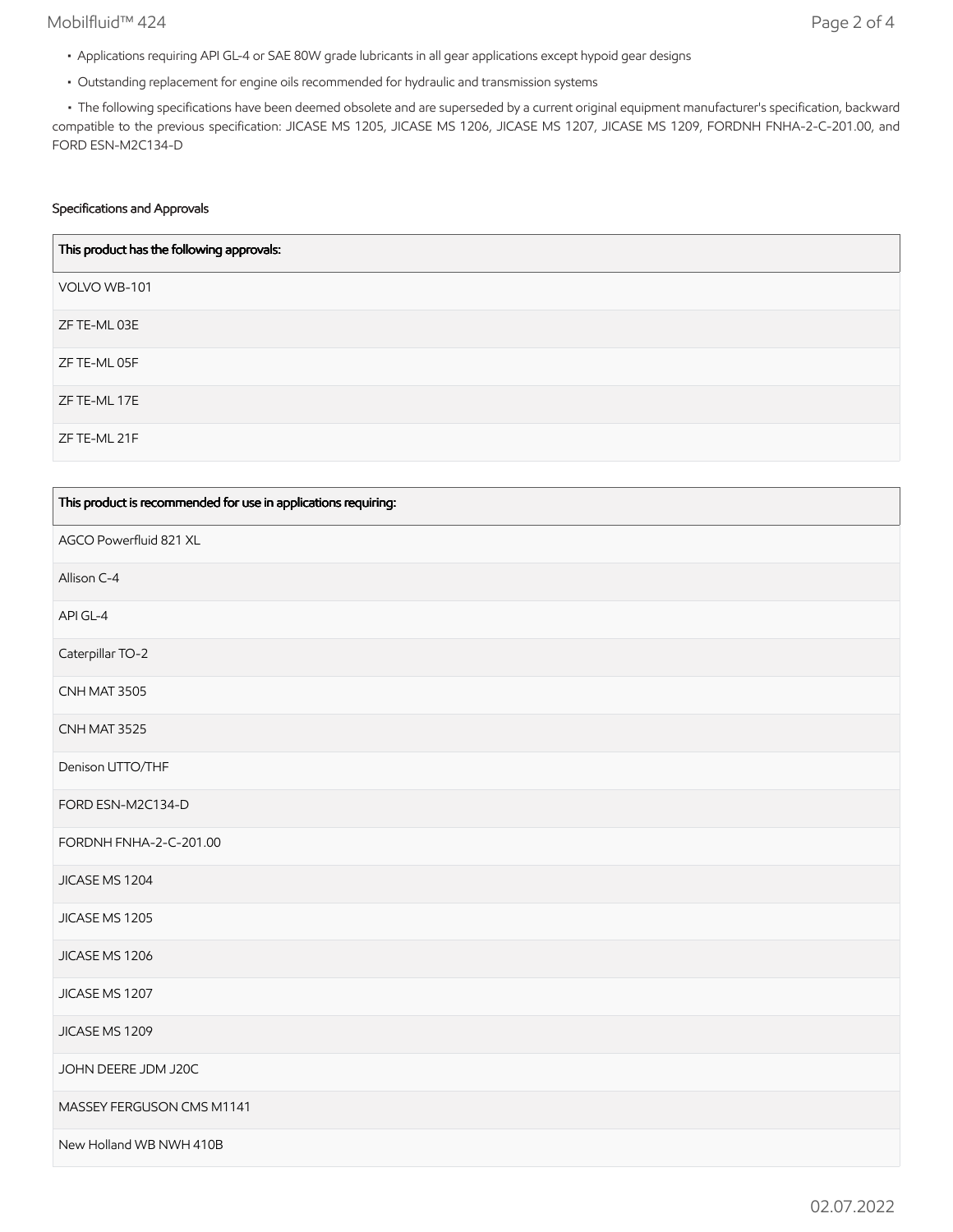#### This product is recommended for use in applications requiring:

VOLVO BM

| This product meets or exceeds the requirements of: |
|----------------------------------------------------|
| ASTM D6973 (Eaton 35VQ) vane pump test             |
| Caterpillar Multipurpose Tractor Oil (MTO)         |
| KUBOTA UDT                                         |

#### Properties and Specifications

| Property                                        |       |
|-------------------------------------------------|-------|
| Brookfield Viscosity @ -20 C, mPa.s, ASTM D2983 | 4300  |
| Density @ 15.6 C, kg/l, ASTM D4052              | 0.88  |
| Flash Point, Cleveland Open Cup, °C, ASTM D92   | 198   |
| Kinematic Viscosity @ 100 C, mm2/s, ASTM D445   | 9.3   |
| Kinematic Viscosity @ 40 C, mm2/s, ASTM D445    | 55    |
| Pour Point, °C, ASTM D97                        | $-42$ |
| Viscosity Index, ASTM D2270                     | 145   |

#### Health and safety

Health and Safety recommendations for this product can be found on the Material Safety Data Sheet (MSDS) @ [http://www.msds.exxonmobil.com](http://www.msds.exxonmobil.com/psims/psims.aspx) /psims/psims.aspx

All trademarks used herein are trademarks or registered trademarks of Exxon Mobil Corporation or one of its subsidiaries unless indicated otherwise.

05-2022

#### Exxon Mobil Corporation

22777 Springwoods Village Parkway Spring TX 77389

1-800-ASK MOBIL (275-6624)

Typical Properties are typical of those obtained with normal production tolerance and do not constitute a specification. Variations that do not affect product performance are to be expected during normal manufacture and at different blending locations. The information contained herein is subject to change without notice. All products may not be available locally. For more information, contact your local ExxonMobil contact or visit [www.exxonmobil.com](http://www.exxonmobil.com/)

ExxonMobil is comprised of numerous affiliates and subsidiaries, many with names that include Esso, Mobil, or ExxonMobil. Nothing in this document is intended to override or supersede the corporate separateness of local entities. Responsibility for local action and accountability remains with the local ExxonMobil-affiliate entities.